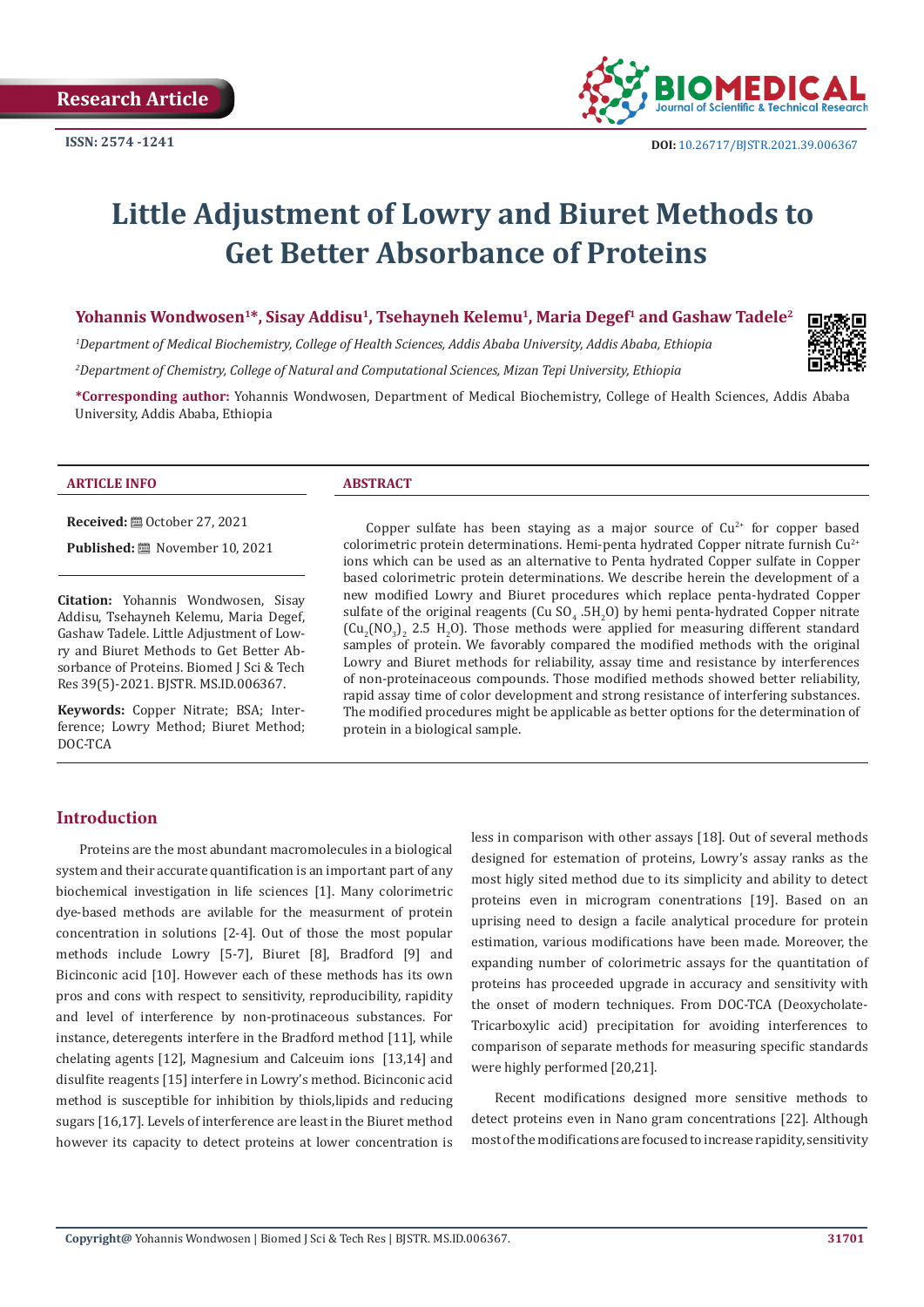and resistance to interfering substances, limited modifications try to modify measuring validity of the assay for numerous types of proteins. We suspected that possible replacement of Cu  $\mathsf{SO}_4$  .5H  $_2\mathsf{O}$ of the Cu<sup>2+</sup> based colorimetric protein determinations by  $\text{Cu}_2^{\text{}} \left( \text{NO}_3 \right)_2$  $2.5H<sub>2</sub>$ O might advent a method that has better improvements. Relied on a difference in chemical and physical properties (Table 1), equal amounts of the two copper sources have caused varying activation on plant root-based peroxidases [23,24]. Those differences attracted our intension to perform and compare the dyebased methods inclusive of those chemicals. Among the mentioned four methods, we selected Biuret and Lowry procedures situated on better resistance to interfering substances and sensitivity respectively. Here we show the modified methods of Biuret and Lowry with replacement of Cu  $\mathop{\rm SU}_4.5\mathrm{H}_2\mathrm{O}$  of the usual reagents by  $\rm Cu_2$  (NO<sub>3</sub>)<sub>2</sub> 2.5H<sub>2</sub>O followed with testing of the modified methods for estimation of different standards including BSA, catalase, egg albumin and gelatin. Comparison of the new methods with the well-known procedures was conducted based on reliability, assay time and resistance to selected interfering substances (SDS, Tris buffer, Sodium sulfite, Cadmium sulfate, Cobaltous acetate, Sodium chromate and Tannic acid). DOC-TCA precipitation [7] was performed to eliminate recorded interferences from the nonproteinic substances and results are compared before and after the precipitation. Suitable wavelength scan of the new methods was also performed in between a range of 500-700 nm.

|                     | Copper (II) Nitrate<br>Hemi Penta Hydrate | <b>Copper (II) Sulfate</b><br>Penta Hydrate |  |
|---------------------|-------------------------------------------|---------------------------------------------|--|
| Compound formula    | $Cu_{2}(NO_{3})$ , 2.5 H <sub>2</sub> O   | $Cu$ SO $.5H2O$                             |  |
| Molecular weight    | 465.188g/mol                              | 248.68g/mol                                 |  |
| Appearance          | Crystalline lumps                         | Crystalline solid                           |  |
| Melting point       | 115 °C                                    | $110^{\circ}$ C                             |  |
| Density             | $2.32$ g/cm <sup>3</sup>                  | $2.284g/cm^{3}$                             |  |
| Solubility in water | <b>Best</b>                               | <b>Best</b>                                 |  |
| Exact mass          | 463.86329                                 | 248.93415                                   |  |
| Mono isotopic mass  | 463.86                                    | 248.93                                      |  |
| Color               | Light blue                                | Deep blue                                   |  |

**Table 1:** Physical and chemical properties of Copper (II) Nitrate and Copper (II) sulfate.

# **Materials and Methods**

Reagents and chemicals were obtained from the following sources: Egg albumin, Bovine Serum Albumin(BSA), FC reagent, Sodium carbonate, Gelatin powder, Potassium sodium tartrate, Casein, Cobaltous acetate, Cadmium sulfate, Sodium di chromate and Deoxycholate were obtained from British Drug House(BDH) British; Tri Carboxylic Acid(TCA) was obtained from May and Baker Company, England; Sodium Hydroxide was obtained from Fisher Scientific, United Kingdom; FC reagent was obtained from MERCK company, Germany; Tris Hydrochloride and Cupric Acetate were

obtained from Labort Finch Chemical, India. Penta hydrated Cupric Sulfate was obtained from Osaka Hayashi pure Chemical Industries, Japan; Hemi Penta hydrated Copper nitrate, Sodium Sulfite, Sodium Dodecyl Sulfate (SDS) and Tannic acid were obtained from Sigma Aldrich, Chemicals, St. Louis, Missouri, USA.

# **Protein Estimation by the Standard and Modified Methods**

Standard protein estimation was performed by Lowry's method according to Lowry et al. [5] within a linear range of 0-75 μg/ml, Biuret's method as reported by Gornall et al. [8] within a linear range of 1-5 mg/ml. Reagents for the modified Lowry and Biuret methods were prepared with substitution of Cu.  $SO_4$  5H<sub>2</sub>O of the original reagents by  $\text{Cu}_2^{\text{}}$  (NO<sub>3</sub>)<sub>2</sub> 2.5H<sub>2</sub>O. Briefly, modified Lowry's reagent was prepared by mixing 2% w/v of  $1 \text{ml Cu}_2$  (NO<sub>3</sub>)<sub>2</sub> 2.5H<sub>2</sub>O,  $2\%$  w/v of 1ml Sodium potassium (Na<sup>+</sup>K<sup>+</sup>) tartrate and 4% w/v of 98ml Sodium Carbonate. Modified Biuret reagent was prepared according to Gornall et al. [8] except for substitution of Penta hydrated Cu SO<sub>4</sub> .5H<sub>2</sub>O of the standard by hemi penta-hydrated Cu<sub>2</sub>  $(NO<sub>3</sub>)<sub>2</sub> 2.5H<sub>2</sub>O$  Briefly, 1.5 g of Cu<sub>2</sub>  $(NO<sub>3</sub>)<sub>2</sub> 2.5H<sub>2</sub>O$  and 6g of Sodium potassium (Na+ K+ ) tartrate were dissolved in 500 ml of water. While stirring the mixture, 300 ml of 10% w/v Sodium Hydroxide was added to it. Finally, 200 ml of deionized water was added and the mixture was kept for use.

# **Effect of Interfering Substances**

Effect of interfering substances both in the standard and modified Lowry and Biuret methods was performed according to Brown et al. [17]. Interfering agents such as Tannic acid(0- 20mΜ), Sodium sulfite(0-1mM), Tris buffer(0-0.5M), Sodium Dodecyl Sulfate/SDS(0-1Mm), Cadmium sulfate(0-1mM), Sodium chromate(0-1mM) and Cobaltous acetate(0-1mM) were checked for their effect on absorbance measurements.

# **Effect of Interference on Lowry and Modified Lowry Methods**

On mixture of 0.5ml of interfering substance and 0.5 ml (35μg/ ml) of BSA, 3ml of the reagent was added. While standing 30 minutes for the standard method, mixture was allowed to stand 23 minutes for the modified method. 0.5 ml of 1:1 diluted FC reagent was added and mixtures allowed to stand additional 10 minutes. Finally, the absorption was measured at 670nm (Figure 1).

# **Effect of Interference on Biuret and Modified Biuret Methods**

On mixture of 0.5ml of interfering substance and 0.5 ml (1.5mg/ml) of BSA, 3ml of the reagent was added. While standing 30 minutes for the standard method, mixture was allowed to stand 23 minutes for the modified method. Finally, the absorption was measured at 570nm (Figure 1).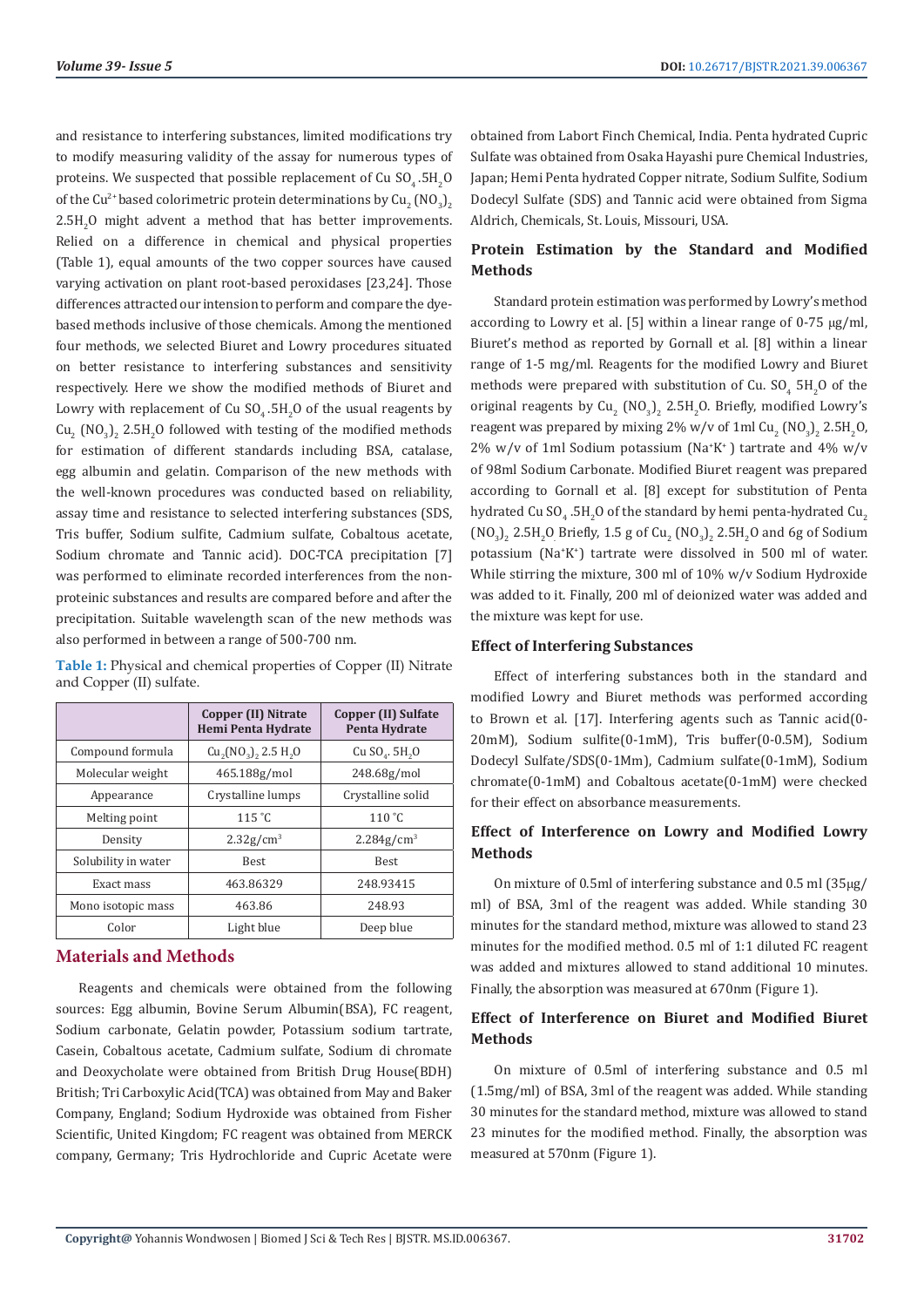

**Figure 1:** Procedure for the effect of interfering substances on the absorbance measurement by standard and modified Lowry and Biuret methods.

# **Concentration of Copper in the Original and Modified Reagents**

As per the ratio given by Lowry et al. [5], concentration of  $Cu^{2+}$ ion in the original Lowry reagent was 80.42mM. With replacement of Copper source by Copper nitrate, concentration of  $Cu<sup>2+</sup>$  in the modified Lowry reagent was 42.99mM. Based on the ratio described by Gornal et al. [8], concentration of  $Cu^{2+}$  ion in the original Biuret reagent was 60.318Mm. While replaced Copper source by Copper nitrate, concentration of  $Cu^{2+}$  in the modified Biuret reagent was 32.24mM.

# **DOC-TCA Precipitation**

Based on recorded reliable interferences, DOC-TCA precipitation was conducted for the recovery of protein sample

(BSA). The procedure was performed according to Peterson [7]. Briefly: mixture of 0.5 ml of interfering substance and 0.5 ml of BSA was centrifuged at 4800g for 10 min. With safe decantation of the supernatant, the pellet was kept for performing standard and modified measurements of it as per the description of Peterson [7]. Absorbance results were recorded and compared before and after precipitation.

#### **Suitable Wave-Length Scan of the New Methods**

Suitable wavelength scan was conducted for identifying best wavelength of both modified Lowry and Biuret methods. The scan was done by measuring absorbance of standard protein samples in at a wave length range of 500 to 700 nm.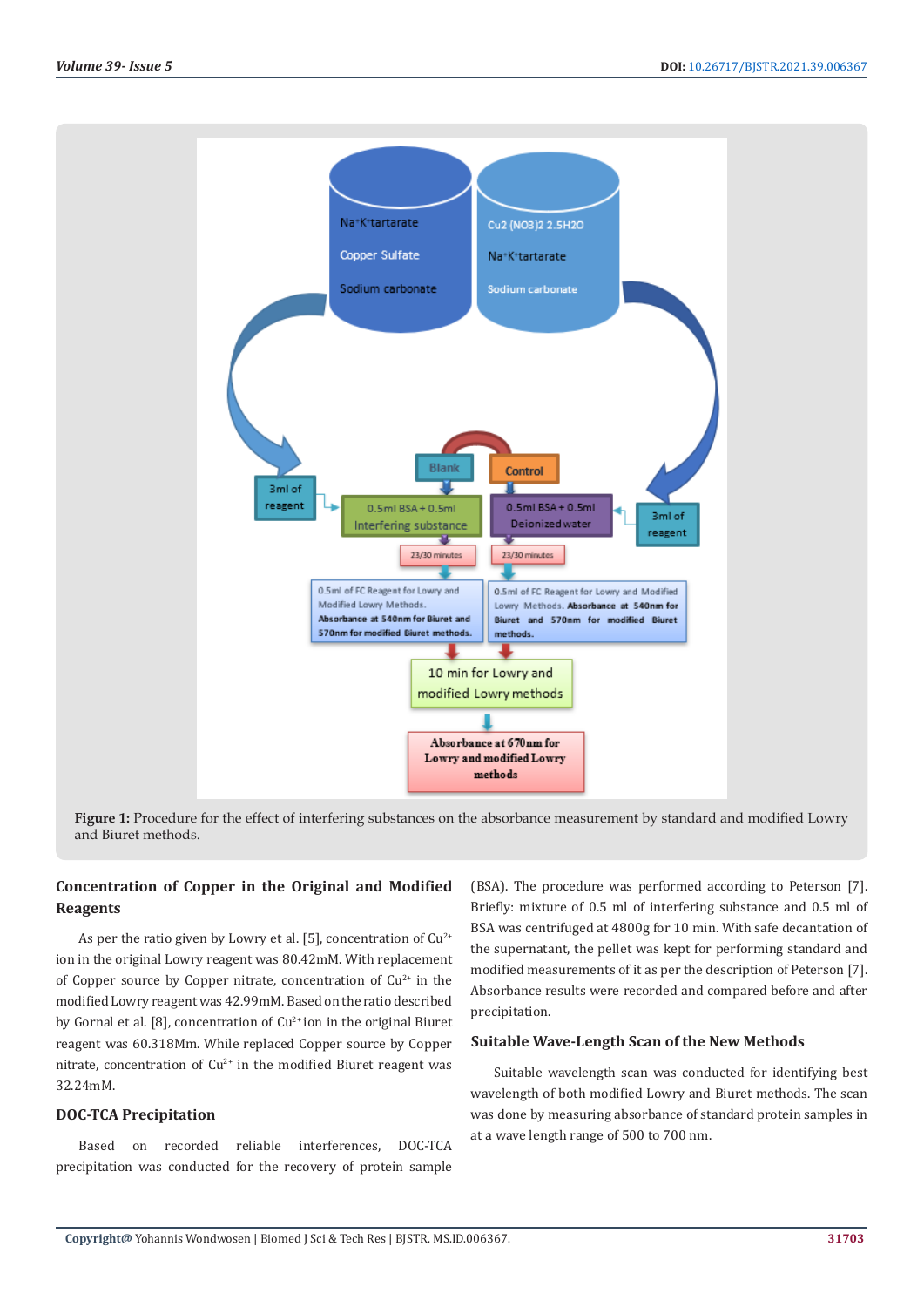#### **Absorbance Measurement**

Absorbance measurement of protein samples was performed by using Jenway 67 series spectrophotometer in the main laboratory of Department of Biochemistry, College of Health Sciences, and Addis Ababa University. All **results** were expressed in terms of Mean  $\pm$  Standard Deviation.

# **Reliability of the Assay**

Reliability of the modified assays was determined by variation of absorbance results between 24hrs/a day and between 168hrs/ a week as per described by Pretty et al. [2,22,23]. Briefly, after the first absorbance measurement samples were kept at room temperature for 24hrs followed with the second absorbance measurement to determine a day coefficient of variation. Weekly coefficient of variation was also performed with the same procedure except keeping of the samples at a room temperature for a week. Reliability was expressed in terms of percent coefficient of variation. Comparison of coefficient of variation between the standard and modified methods was also performed.

#### **Results and Discussion**

The first step for methodological approval of the modified methods was checking linearity of the standard sample (BSA) absorbance measurement at a different wavelength. After measuremental approval of both the modified Lowry (Figure 2A) and Biuret (Figure 2B) methods, the best linearity wavelength selection was followed. In both the methods, scan for selection was conducted at a wavelength rage of 500 to 700nm with a gap of 30nm in between (Figure 2). Though the modified Lowry method has shown a linearity in the selected wavelength ranges (Figure 5A<sub>2</sub>), the best curve of accuracy was recorded at 670nm with a similar wavelength to the original Lowry method [5]. To the nearest wavelength from the original Biuret method [8], the modified Biuret method has shown precise linearity at a wavelength of 570nm. Those observations confirm as the modified methods have validity to measure the standard protein at a specified wavelength. On the basis, tests remain to perform were conducted at 670nm for the modified Lowry method and at 570nm for the modified Biuret method. Rather than measuring concentration of BSA, validity of the new methods to measure different standard protein samples was performed with casein, gelatin and egg albumin (Figure 3). Both the modified methods manifest more linear curves for absorbance of the protein samples (Figure 3B & 3D). Since one of the ways using for demonstration of validity is testing consistency of the method for measurement of various standard samples, both our modified Lowry and Biuret assays displayed consistency with linear measurements of the mentioned standard proteins.



**Figure 2:** Scan for selection of best linearity wavelength for the modified Lowry (A) and Biuret (B) methods.

Comparison with the original methods on the basis of standard measurements (Figure 3E & 3F) was also performed and the modified methods have shown similar consistency of measurements with the original methods (Figure 3A & 3B). Recent modifications [2,22,25,26] for the original protein estimation methods were focused on improving lower limit of detection (sensitivity), resistance to ionic compounds and reproducibility of the assay. We employed Copper nitrate-based modification of Lowry and Biuret methods for developing a little adjusted procedure showing better or comparable resistance of the interfering substances such as Tannic acid, Sodium sulfite, Tris buffer, Cobaltous acetate, SDS, Sodium chromate and Cadmium sulfate (Table 2). Some of the interfering substances resulted in a decline of absorbance including negative readings with significant formation of precipitates while others upraised absorbance to provide unreliable results. As clearly shown in Table 2, as low as 15μM of tannic acid was resulted to unreliable rise of absorbance reading for both the original (Figure 4) and modified Lowry and Biuret methods. Similar results on the Lowry method were reported by Xie et al. [27]. While elevating the absorbance reading for original and modified Lowry methods, as low as 0.3mM of Sodium sulfite did not affect Biuret and modified Biuret methods. Effect of sulfites on the Lowry method was also reported [28]. Although, 0.1M of tris buffer was deviated to over estimation of protein in Biuret and modified Biuret methods, it leaded to decline of absorbance reading for Lowry and modified Lowry methods. As low as 0.2mM of Sodium chromate, Cobaltous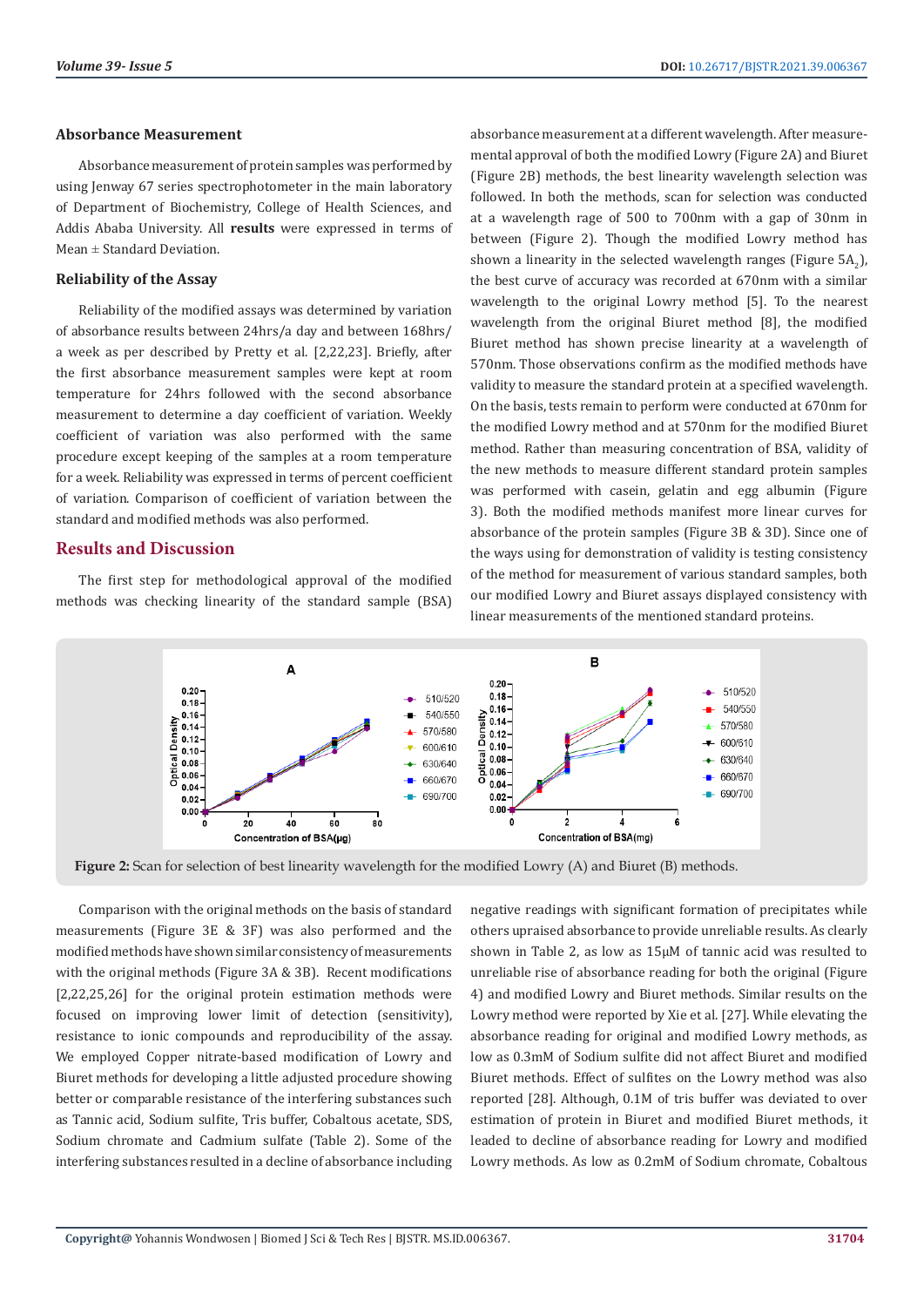acetate and Cadmium sulfate were resulted for the declined negative absorbance with a precipitate formation on the original Lowry method. However, they did not show any significant effect on

the modified Lowry, original and modified Biuret methods (Table 2).



**Figure 3:** Standard curves of protein samples analyzed by Lowry's method (A), modified Lowry method (B), Biuret's method(C) and modified Biuret method (D). Comparison of Lowry and modified Lowry (F), Biuret and modified Biuret (G) methods for the measurement of standard proteins.



**Figure 4:** Photographs of BSA alone and BSA +tannic acid solutions prepared by Lowry procedure. The deep blue color development in the tannic acid concentration dependent manner; lane 1, BSA alone, lanes 2-4, 15, 20, and 25 μm of tannic acid mixed with BSA, respectively.

**Table 2:** Effect of different concentrations of interfering substances on the optical density measurement by Lowry, modified Lowry, Biuret and modified Biuret methods. Interferences are identified for 35μg of BSA in Lowry and modified Lowry methods while for 1.5mg of BSA in Biuret and modified Biuret methods.

| Protein<br>sample | <b>Interfering</b><br>substance | Concentration<br>of interfering<br>substance | <b>Lowry method</b><br>(Copper sulfate)<br>670 <sub>nm</sub> | <b>Lowery method</b><br>(Copper nitrate)<br>670 <sub>nm</sub> | <b>Biuret method</b><br>(Copper sulfate)<br>570 <sub>nm</sub> | <b>Biuret method</b><br>(Copper nitrate)<br>570 <sub>nm</sub> |
|-------------------|---------------------------------|----------------------------------------------|--------------------------------------------------------------|---------------------------------------------------------------|---------------------------------------------------------------|---------------------------------------------------------------|
| <b>BSA</b>        | + Tannic acid                   | $0.0 \mu M$                                  | $0.069 \pm 0.00153$                                          | $0.069 \pm 0.0057$                                            | $0.079 \pm 0.0005$                                            | $0.079 \pm 0.0005$                                            |
|                   |                                 | $5.0 \mu M$                                  | $0.07 \pm 0.00115$                                           | $0.069 \pm 0.0037$                                            | $0.08 \pm 0.0005$                                             | $0.079 \pm 0.0005$                                            |
|                   |                                 | $10 \mu M$                                   | $0.071 \pm 0.0005$                                           | $0.069 \pm 0.0041$                                            | $0.08 \pm 0.011$                                              | $0.084 \pm 0.0001$                                            |
|                   |                                 | $15 \mu M$                                   | $0.26 \pm 0.01$                                              | $0.19 \pm 0.015$                                              | $0.11 \pm 0.01$                                               | $0.092 \pm 0.0001$                                            |
|                   |                                 | $20 \mu M$                                   | $0.51 \pm 0.01$                                              | $0.41 \pm 0.01$                                               | $0.11 \pm 0.01$                                               | $0.098 \pm 0.0001$                                            |
|                   | +Sodium sulfite                 | $0.0m$ M                                     | $0.069 \pm 0.00153$                                          | $0.069 \pm 0.0005$                                            | $0.079 \pm 0.0005$                                            | $0.079 \pm 0.0005$                                            |
|                   |                                 | 1 <sub>m</sub> M                             | $0.071 \pm 0.001$                                            | $0.07 \pm 0.0005$                                             | $0.079 \pm 0.0005$                                            | $0.08 \pm 0.00$                                               |
|                   |                                 | 2mM                                          | $0.12 \pm 0.01$                                              | $0.097 \pm 0.001$                                             | $0.079 \pm 0.0005$                                            | $0.08 \pm 0.00$                                               |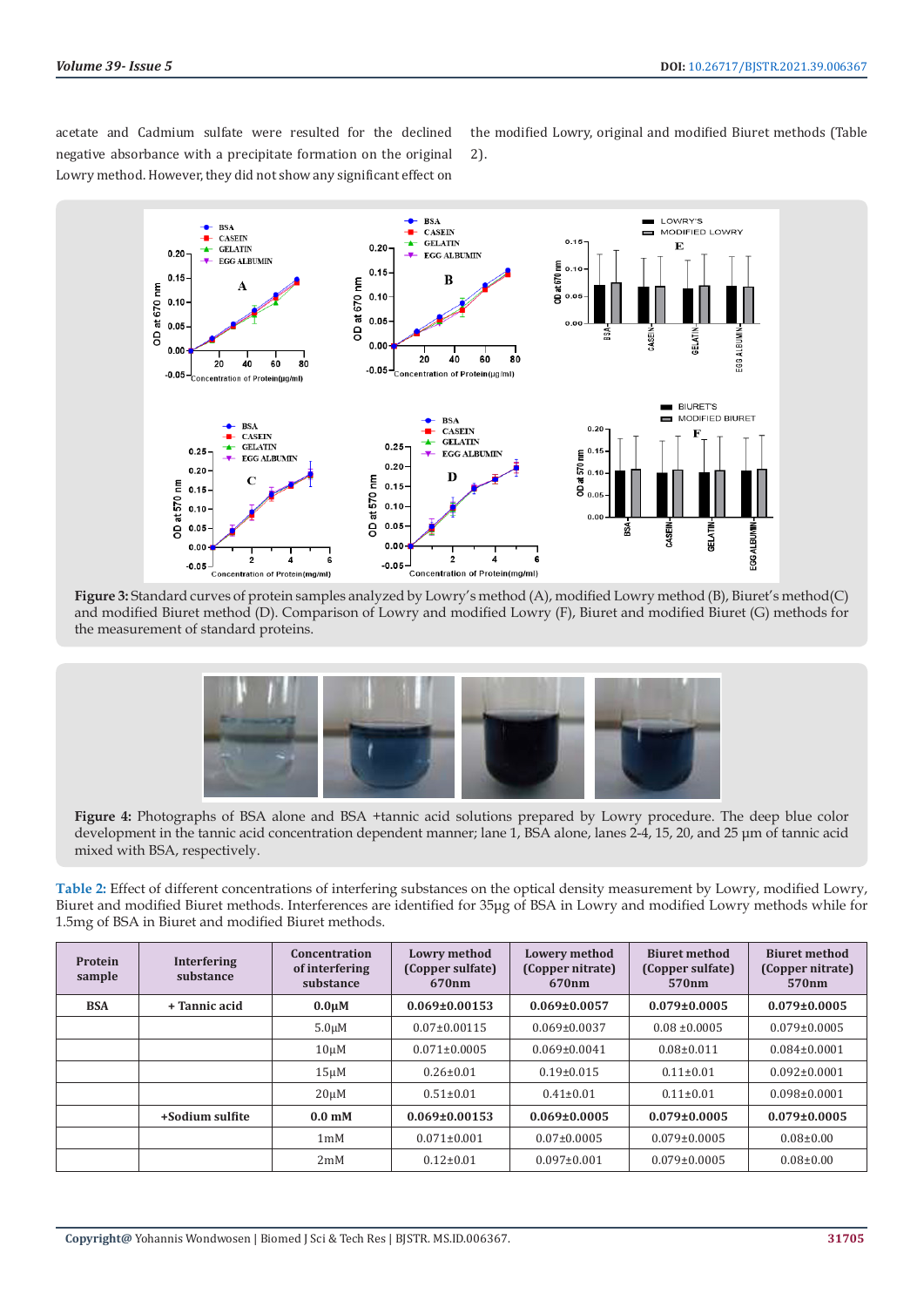|                    | 3mM                        | $0.198 \pm 0.001$     | $0.164 \pm 0.0015$   | $0.079 \pm 0.0005$   | $0.08 \pm 0.00$      |
|--------------------|----------------------------|-----------------------|----------------------|----------------------|----------------------|
|                    | 4mM                        | $0.199 \pm 0.0005$    | $0.171 \pm 0005$     | $0.08 \pm 0.00$      | $0.08 \pm 0.00$      |
|                    | 10 <sub>m</sub> M          | 2.497±0.001           | $2.15 \pm 0.01$      | $0.08 \pm 0.00$      | $0.08 \pm 0.00$      |
| +Tris Buffer       | 0.0M                       | $0.069 \pm 0.00153$   | $0.069 \pm 0.0005$   | $0.079 \pm 0.0005$   | $0.079 \pm 0.0005$   |
|                    | 0.1M                       | $0.063 \pm 0.0015$    | $0.067 \pm 0.0005$   | $0.10\pm0.0015$      | $0.082 \pm 0.0009$   |
|                    | 0.2M                       | $0.061 \pm 0.00095$   | $0.064 \pm 0.0005$   | $0.10\pm0.00095$     | $0.0880\pm0.0005$    |
|                    | 0.3M                       | $0.05 \pm 0.0032$     | $0.058 \pm 0.0005$   | $0.10\pm0.00055$     | $0.0930\pm0.0009$    |
|                    | 0.4M                       | $0.041 \pm 0.001$     | $0.049 \pm 0.0005$   | $0.10 \pm 0.0005$    | $0.099 \pm 0.0005$   |
|                    | 0.5M                       | $0.033 \pm 0.0019$    | $0.048 \pm 0.0005$   | $0.10\pm0.0005$      | $0.10 \pm 0.0095$    |
| +Cobaltous acetate | 0 <sub>m</sub> M           | $0.069 \pm 0.00153$   | $0.069 \pm 0.0005$   | $0.079 \pm 0.0005$   | $0.079 \pm 0.0005$   |
|                    | 0.2 <sub>m</sub> M         | $-0.001 \pm 0.00005$  | $0.011 \pm 0.001$    | $0.058 \pm 0.001$    | $0.07 \pm 0.0005$    |
|                    | 0.4 <sub>m</sub> M         | $-0.002 \pm 0.0001$   | $0.001 \pm 0.00011$  | $0.037 \pm 0.00057$  | $0.05 \pm 0.0015$    |
|                    | 0.6 <sub>m</sub> M         | $-0.002 \pm 0.00011$  | $-0.001 \pm 0.00017$ | $0.033 \pm 0.00057$  | $0.04 \pm 0.001$     |
|                    | 0.8 <sub>m</sub> M         | $-0.004 \pm 0.00001$  | $-0.002 \pm 0.00005$ | $-0.025 \pm 0.00057$ | $0.034 \pm 0.001$    |
|                    | 1.0 <sub>m</sub> M         | $-0.006 \pm 0.00001$  | $-0.002 \pm 0.0001$  | $-0.023 \pm 0.00057$ | $-0.021 \pm 0.00057$ |
| $+SDS$             | $0.00m$ M                  | $0.069 \pm 0.00153$   | $0.069 \pm 0.0005$   | $0.079 \pm 0.0005$   | $0.079 \pm 0.0005$   |
|                    | $0.2 \text{ }\mathrm{m}$ M | $0.0686 \pm 0.00153$  | $0.069 \pm 0.0005$   | $0.079 \pm 0.0005$   | $0.079 \pm 0.0005$   |
|                    | $0.4 \text{ mM}$           | $0.069 \pm 0.00153$   | $0.0688 \pm 0.0005$  | $0.079 \pm 0.0005$   | $0.079 \pm 0.0005$   |
|                    | $0.6 \text{ mM}$           | $0.0688 \pm 0.00153$  | $0.069 \pm 0.0005$   | $0.0788 \pm 0.0005$  | $0.0789 \pm 0.0005$  |
|                    | $0.8 \text{ mM}$           | $0.069 \pm 0.00153$   | $0.0687 \pm 0.0005$  | $0.079 \pm 0.0005$   | $0.0789 \pm 0.0005$  |
|                    | $1.0 \text{ mM}$           | $0.069 \pm 0.00153$   | $0.069 \pm 0.0005$   | $0.0789 \pm 0.0005$  | $0.079 \pm 0.0005$   |
| +Sodium Chromate   | 0.00 <sub>m</sub> M        | $0.069 \pm 0.00153$   | $0.069 \pm 0.0005$   | $0.079 \pm 0.0005$   | $0.079 \pm 0.0005$   |
|                    | 0.2 <sub>m</sub> M         | $-0.019 \pm 0.00057$  | $0.028 \pm 0.001$    | $0.056 \pm 0.00057$  | $0.073 \pm 0.00057$  |
|                    | 0.4 <sub>m</sub> M         | $-0.02 \pm 0.001$     | $0.019 \pm 0.001$    | $0.039 \pm 0.00057$  | $0.056 \pm 0.001$    |
|                    | 0.6 <sub>m</sub> M         | $-0.041\pm00057$      | $0.02 \pm 0.0005$    | $0.04 \pm 0.00$      | $0.051 \pm 0.00057$  |
|                    | 0.8 <sub>m</sub> M         | $-0.053 \pm 00057$    | $-0.016\pm0.001$     | $-0.039 \pm 0.00057$ | $0.012 \pm 0.00057$  |
|                    | 1.0 <sub>m</sub> M         | $-0.053 \pm 0.001$    | $-0.019+0.0015$      | $-0.039 \pm 0.00057$ | $-0.011 \pm 0.056$   |
| +Cadmium sulfate   | 0.00 <sub>m</sub> M        | $0.069 \pm 0.00153$   | $0.069 \pm 0.0005$   | $0.079 \pm 0.0005$   | $0.079 \pm 0.0005$   |
|                    | 0.2 <sub>m</sub> M         | $-0.0019\pm0.00001$   | $0.019 \pm 0.00057$  | $-0.011\pm0.0005$    | $0.012 \pm 0.0013$   |
|                    | 0.4 <sub>m</sub> M         | $-0.0029 \pm 0.00057$ | $0.01 \pm 0.00023$   | $-0.011\pm0.001$     | $0.010\pm0.00057$    |
|                    | 0.6 <sub>m</sub> M         | $-0.012 \pm 0.001$    | $-0.011 \pm 0.00057$ | $-0.016 \pm 0.054$   | $-0.011 \pm 0.0005$  |
|                    | 0.8 <sub>m</sub> M         | $-0.099 \pm 0.00057$  | $-0.013 \pm 0.0001$  | $-0.016 \pm 0.001$   | $-0.012 \pm 0.00017$ |
|                    | 1.0 <sub>m</sub> M         | $-0.099 \pm 0.00057$  | $-0.042 \pm 0.00057$ | $-0.016 \pm 0.0015$  | $-0.012 \pm 0.0011$  |

But effects with negative readings were observed for all the methods when the concertation raised to 0.6mM. Specially, over 0.6mM of cobaltous acetate was given rise to shifting of the solution color from blue to bluish cloudy light (Figure 5A $_{4}$ ). Instead of been a cause for negative absorbance reading by Lowry and Modified Lowry methods, as low as 0.6mM of sodium chromate was also resulted for shifting of solution color to light green (Figure  $\mathsf{5A}_1$ ). Up to 1mM of SDS was not shown any potential effect on the absorbance measurement by both original and modified Lowry and Biuret methods. In comparison, we found both the modified methods have comparable or better resistance to interferences by all the mentioned chemicals. Assay time for color development of the modified methods is compared with the original Lowry and Biuret methods (Table 3). Both the modified methods have shown development of deep blue color within 23 minutes. However, the

original methods used an incubation time of 30 minutes for a light blue color development [5,8]. One of the expected hypotheses might be the fastest reaction formation capacity of nitrate ion to provide an easy access of copper ion for complex formation with the protein. The other hypothesis with ideal similarity of Pretty et al. [23] is when the concentration of  $Cu^{2+}$  reduced in the reagent, compactness of  $Cu^{2+}$  in the solution was also reduced and leaded to fastest movement of  $Cu^{2+}$  to form complex with the protein. On the basis, our modification confirms domination of rapidity over the original Lowry and Biuret methods. Reliability of the modified methods was employed based on daily and weekly percent coefficient of variations. For a reliability checkup, the determination of variation was performed with standard samples of BSA, Casein, Gelatin and Egg albumin.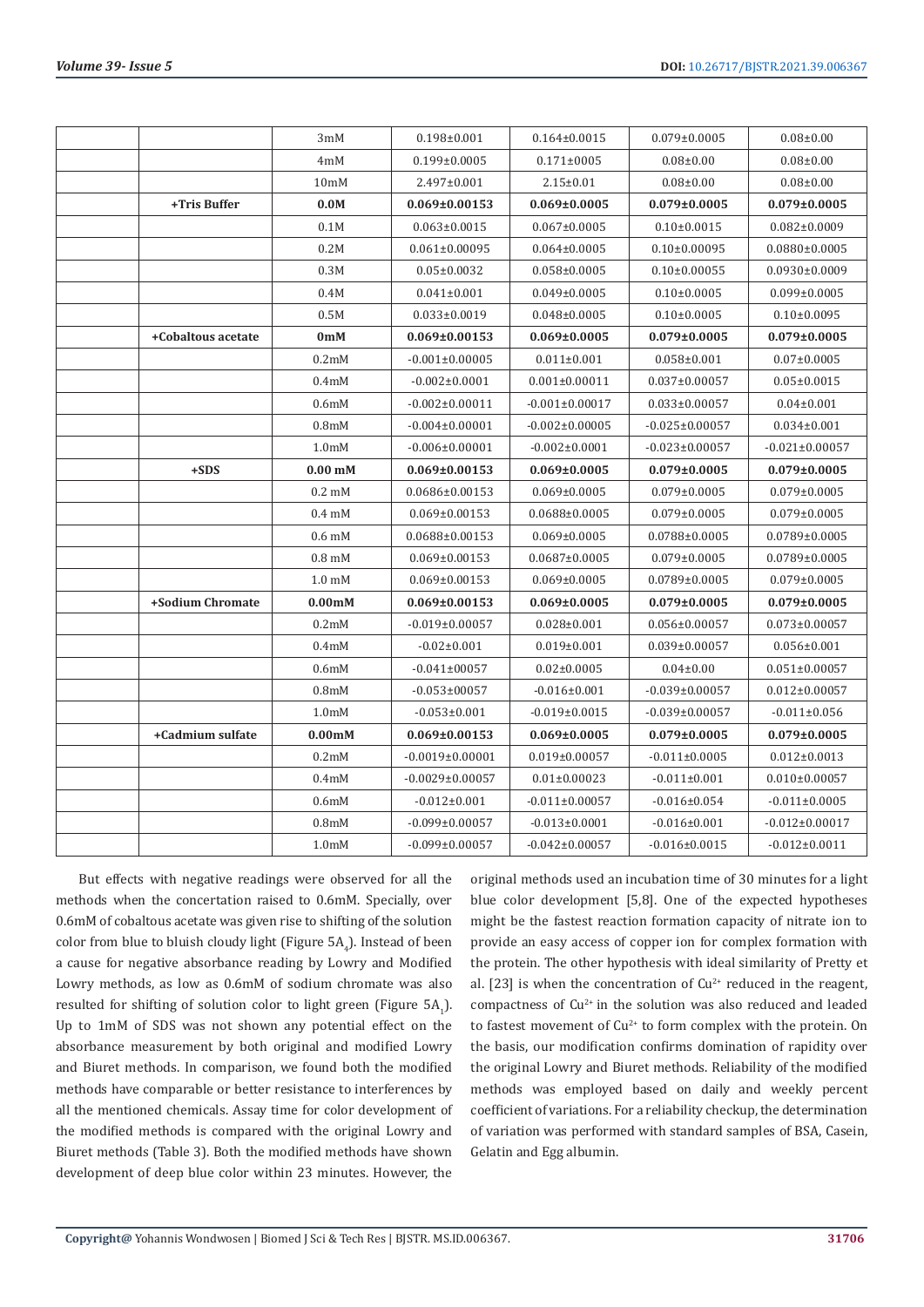

**Figure 5:** Photographs showing effect of Sodium chromate in Lowry Protein assay (A<sub>1</sub>), Standard measurement of BSA by Modified Lowry assay  $(A_2)$ , effect of cadmium sulfate on the modified Lowry assay  $(A_3)$ , effect of cobaltous acetate on the Lowry assay  $(A_4)$  and effect of sodium sulfite on the modified Lowry assay  $(A_5)$ .

**Table 3:** Effect of substitution of Copper nitrate by Copper sulfate on the incubation time of Lowry and Biuret methods.

| Assay method | Source of $Cu^{2+}$ | Incubation period(min) |  |  |
|--------------|---------------------|------------------------|--|--|
| Lowry        | Copper sulfate      | 30                     |  |  |
|              | Copper nitrate      | 23                     |  |  |
| Biuret       | Copper sulfate      | 30                     |  |  |
|              | Copper nitrate      | 23                     |  |  |

As shown briefly in Table 4, both the modified Lowry and Biuret methods were been recorded with low amounts for coefficient of variation. Even in comparison with the original methods reliability of the new methods reflect better or comparable results. DOC-TCA precipitation was conducted to purify protein samples from the recorded interferences by the interfering substances (Table 2). Most of the interfering substances were abolished by the precipitation. However, threshold amounts of Sodium chromate, Cadmium sulfate, and Sodium sulfite carried over from the precipitation were caused significant reduction of absorbance measurement by Lowry and

modified Lowry methods (Table 5). So, effect of other interfering substances was efficiently avoided by DOC-TCA precipitation. Though, substances carried over from the precipitation caused significant interference, our farther study will continue on checking of additional purification methods for adequate abolishment of those substances. In comparison, after DOC-TCA precipitation, both the modified methods have shown dominated resistance over the original ones. Especially the modified Biuret method was manifested better resistance for threshold amounts of interfering substances which bypassed DOC-TCA precipitation.

| Protein    | Daily based coefficient of Variation (%) |            |               | Weekly based coefficient of variation (%) |       |            |               |             |
|------------|------------------------------------------|------------|---------------|-------------------------------------------|-------|------------|---------------|-------------|
|            | Lowry                                    | Mod. Lowry | <b>Biuret</b> | <b>Mod. Biuret</b>                        | Lowry | Mod. Lowry | <b>Biuret</b> | Mod. Biuret |
| <b>BSA</b> | 0.91                                     | 0.86       | 0.95          | 0.90                                      | 0.85  | 0.80       | 0.91          | 0.87        |
| Casein     | 0.894                                    | 0.81       | 0.93          | 0.88                                      | 0.83  | 0.79       | 0.90          | 0.85        |
| Gelatin    | 0.90                                     | 0.87       | 0.93          | 0.89                                      | 0.87  | 0.81       | 0.91          | 0.88        |

Egg albumin 0.892 0.82 0.91 0.871 0.87 0.81 0.89 0.84

**Table 4:** Daily and weekly based coefficient of variations for the standard and modified Lowry and Biuret methods.

# **Conclusion**

Hemi-Penta hydrated Copper nitrate-based modification of Lowry and Biuret methods resulted for a better validity and reliability with a reduction of assay time in both methods by 7 minutes. The modification also increased resistance of the methods for interferences by SDS, Tris buffer, Sodium sulfite, Cadmium sulfate, Sodium chromate, Cobaltous acetate and Tannic acid.

# **Acknowledgments**

The chemicals required for this work were provided by Department of Medical Biochemistry, College of Health Sciences, and Addis Ababa University from the annual budget of the University allocated to the Departments. The authors sincerely thank Dr. Abebaye Aragaw (Department of Medical Physiology, College of Health Sciences, and Addis Ababa University) for his critical review of this manuscript.

### **References**

- 1. [Noble, James E, Marc JA, Bailey \(2009\) Quantitation of protein.Methods](https://pubmed.ncbi.nlm.nih.gov/19892168/) [in enzymology, 463: 73-95.](https://pubmed.ncbi.nlm.nih.gov/19892168/)
- 2. [Antharavally, Babu S, Krishna A Mallia, Priya Rangaraj, Paul Haney, et al.](https://www.sciencedirect.com/science/article/abs/pii/S000326970800763X) [\(2009\) Quantitation of proteins using a dye-metal-based colorimetric](https://www.sciencedirect.com/science/article/abs/pii/S000326970800763X) [protein assay. 2, Analytical biochemistry 385\(2\): 342-345.](https://www.sciencedirect.com/science/article/abs/pii/S000326970800763X)